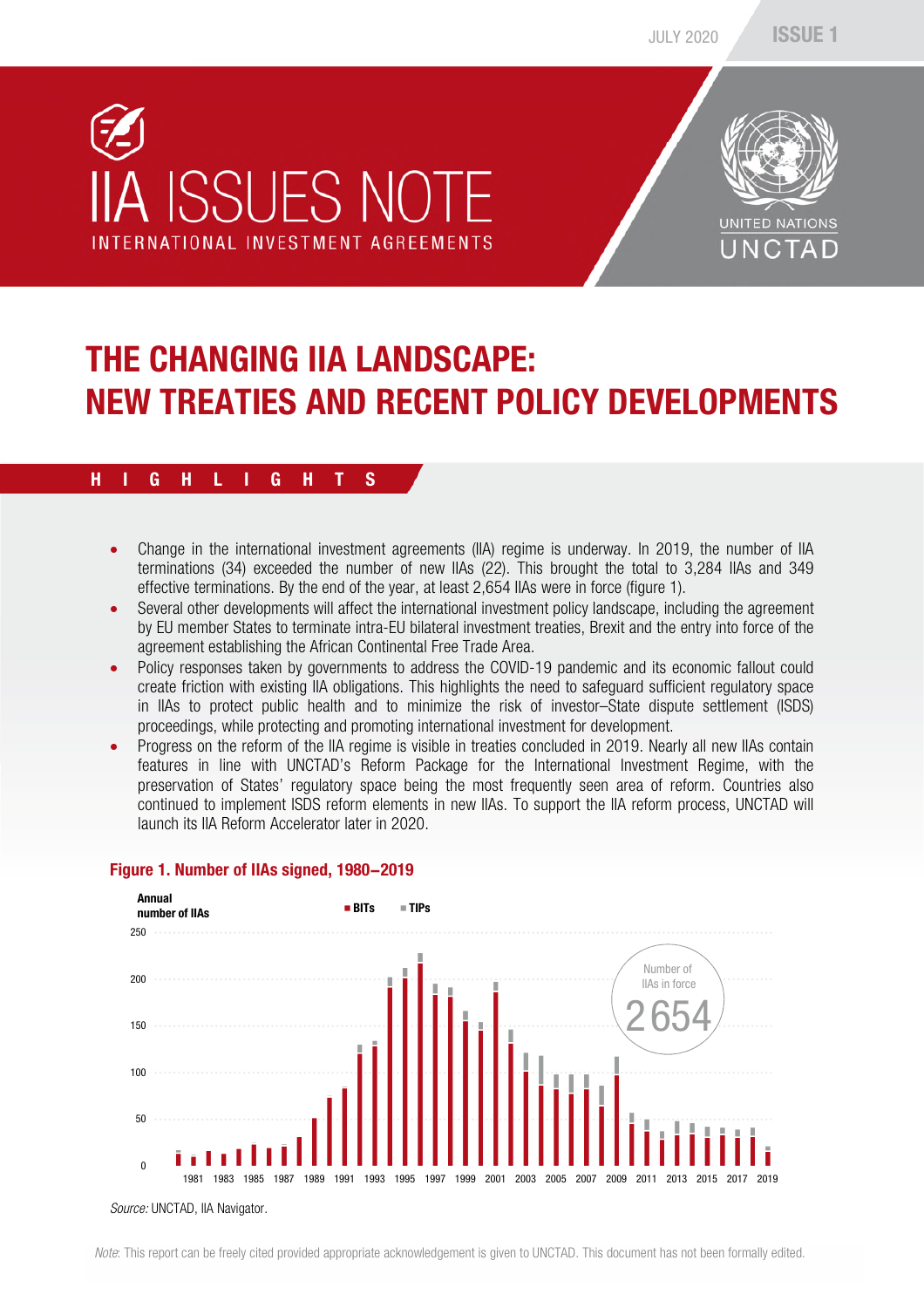#### 1. Trends in IIAs: new treaties and other policy developments

#### a. Developments in the conclusion of IIAs

In 2019, countries concluded at least 22 IIAs: 16 BITs and six TIPs. The most active economies were Australia, Brazil and the United Arab Emirates, each with three new IIAs. This brought the size of the IIA universe to 3,284 (2,895 BITs and 389 TIPs).<sup>1</sup> In addition, at least 12 IIAs entered into force in 2019, bringing the total to at least 2,654 IIAs by the end of the year (figure 1).

At the same time, the number of IIA terminations continued to increase: In 2019, at least 34 terminations entered into effect ("effective terminations"), of which 22 were unilateral terminations, six were terminated by consent, four were replacements (through the entry into force of a newer treaty) and two expired. Particularly active in terminating treaties was Poland, with 17 BITs terminated; it was followed by India, with seven. For the second time since 2017, the number of IIA terminations in a year exceeded the number of treaty conclusions. By the end of the year, the total number of effective terminations reached 349.

The five TIPs concluded in 2019 for which texts are available can be grouped into two categories.

1. Four agreements with obligations commonly found in BITs, including substantive standards of investment protection and ISDS:

- Armenia–Singapore Agreement on Trade in Services and Investment Agreement
- Australia–Indonesia Comprehensive Economic Partnership Agreement (CEPA)
- Australia–Hong Kong, China Investment Agreement
- EU–Viet Nam Investment Protection Agreement

2. One agreement with limited investment provisions (e.g. national treatment with regard to commercial presence or the right of establishment of companies) or provisions on free movement of capital relating to direct investments:

Caribbean Forum (CARIFORUM) States–United Kingdom Economic Partnership Agreement (EPA)

#### b. Developments at the regional level

Significant developments have taken place in almost all regions and continue to shape the international investment regime.

African Continental Free Trade Area: On 30 May 2019, the AfCFTA entered into force for the 24 countries that had deposited their instruments of ratification. As of 6 May 2020, 30 countries had ratified it. The operational phase of the agreement was launched during a high-level summit of the African Union in Niamey, Niger, on 7 July 2019. Phase I, which focuses primarily on areas such as trade in goods and services as well as dispute settlement, is in the process of being completed, although negotiations on key elements such as rules of origin and tariff concessions are ongoing. Prior to the COVID-19 pandemic, trading under the AfCFTA was slated to begin on 1 July 2020. Negotiations on the protocols on investment, competition and intellectual property rights, which constitute Phase II of the process, were expected to be completed in December 2020. In terms of content, the protocol on investment is likely to draw on the Pan-African Investment Code, which was finalized in 2015. The resulting draft legal texts are to be submitted to the January 2021 session of the African Union Assembly for adoption. The investment protocol of the AfCFTA is expected to take into account the key development objectives of African countries in order to formulate provisions that will support the promotion and facilitation of sustainable investment.

Brexit and the transition period: On 31 January 2020, the United Kingdom's withdrawal from the EU officially came into effect. The Withdrawal Agreement concluded between the EU and the United Kingdom provides for an 11-month transition period, from 1 February 2020 to 31 December 2020, during which the United Kingdom will continue to apply EU trade policy and will continue to be covered and bound by trade agreements between the EU

<sup>1</sup> The total number of IIAs is revised in an ongoing manner as a result of retroactive adjustments to UNCTAD's IIA Navigator.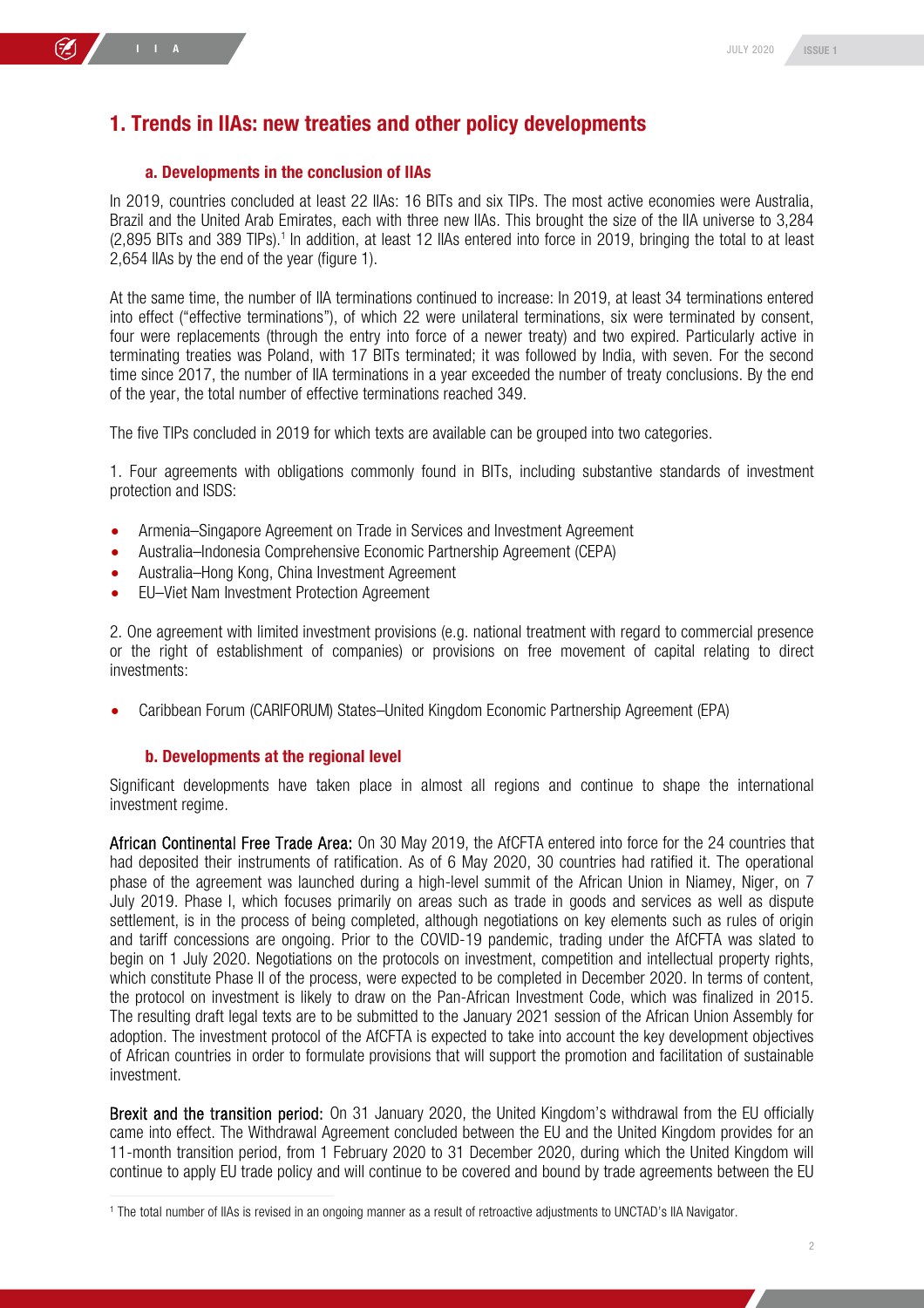and third countries. The EU is in the process of notifying third countries of this period. During the transition period, the United Kingdom will be able to negotiate and sign trade agreements; however, they will be able to enter into force only at the end of the transition period. After the transition period, EU trade agreements will cease to apply to the United Kingdom.

To prepare for the end of the transition period, the United Kingdom has continued to conclude so-called "rollover" or continuity agreements, to replicate the effects of the current agreements and prevent disruption of trade relationships with relevant third countries as a result of Brexit. As of 4 February 2020, the country had concluded 20 continuity agreements that together cover 49 partner countries.<sup>2</sup> In addition, it is engaged in ongoing discussions with 16 countries.<sup>3</sup> The pact with the CARIFORUM States contains a chapter on commercial presence (not confined to the services sector), whereas the agreement with the Eastern and Southern Africa (ESA) States includes provisions on investment-related cooperation, including in specific areas such as industrial development, SMEs, mining and tourism. None of the continuity agreements contain rules on investment protection; the latter remain confined to the United Kingdom's BITs.

EU agreement for the termination of intra-EU BITs: Following the interpretive declarations of EU member States in January 2019 on the legal consequences of the judgment of the Court of Justice of the EU in the *Achmea* case and on investment protection in the EU, on 24 October 2019 they reached a deal on the text of a plurilateral agreement for the termination of intra-EU BITs, although a small minority of member States was not able to endorse it. On 5 May 2020, 23 member States<sup>4</sup> signed the agreement for the termination of intra-EU BITs in order to implement the ruling in the *Achmea* case, which found that investor–State arbitration clauses in intra-EU BITs are incompatible with EU law. The agreement contains one annex with a list of about 125 intra-EU BITs currently in force that will be terminated upon entry into force of the agreement for the relevant member States and clarifies that their sunset clauses will also be terminated. A second annex lists 11 already terminated intra-EU BITs whose sunset clauses will also cease to produce legal effect upon entry into force of the agreement for the relevant member States. The agreement does not cover intra-EU proceedings under the Energy Charter Treaty (ECT). It indicates that the EU as a group and the member States will address this matter at a later stage.

 $EU-Mercosur$  Trade Agreement: On 28 June 2019, the EU and the Mercosur States<sup>5</sup> reached a political agreement for a comprehensive trade agreement. The trade agreement is part of a wider association agreement between the two regions. The agreement will contain a chapter on trade in services and establishment (including mode 3, commercial presence of services trade) but will not have a chapter on investment. Other notable provisions of the envisaged agreement include chapters on environmental protection and labour conditions, ecommerce, SMEs and the involvement of civil society.

Joint D-8 Organization for Economic Cooperation – UNCTAD Guiding Principles for Investment Policymaking: In January 2020, members of the D-8 Organization for Economic Cooperation (Bangladesh, Egypt, Nigeria, Indonesia, the Islamic Republic of Iran, Malaysia, Pakistan, and Turkey) endorsed a set of Guiding Principles for Investment Policymaking jointly developed with UNCTAD. The Principles were developed in line with the recommendations of the UNCTAD-D-8 Expert Meeting on "International Investment Policy Reform for Sustainable Development", held in Istanbul, Turkey in September 2019, which "called on UNCTAD and the D-8 organization to develop non-binding development-oriented guiding principles for investment policymaking for D-8 countries". The Principles provide guidance for investment policymaking with a view to promoting inclusive economic growth and sustainable development; promoting coherence in national and international investment policymaking; fostering an open, transparent and conducive global policy environment for investment; and

<sup>2</sup> These are agreements with the Andean Countries, the CARIFORUM States, Central America, Chile, the ESA States, the Faroe Islands, Georgia, Iceland and Norway, Israel, Jordan, Lebanon, Liechtenstein, Morocco, the Pacific States, the Republic of Korea, the Southern Africa Customs Union and Mozambique, the State of Palestine, Switzerland, Tunisia and Kosovo (United Nations Administrative Region, Security Council resolution 1244 (1999)). The concluded agreements are not homogenous: 14 of them incorporate by reference the provisions of the relevant pre-existing EU agreements, listing only the required amendments. The remaining six treaties – with the CARIFORUM States, the ESA States, Georgia, the Pacific States (Fiji and Papua New Guinea), the Southern Africa Customs Union and Mozambique, and the Republic of Korea – set out their provisions in full.

<sup>3</sup> These are Albania, Algeria, Bosnia and Herzegovina, Cameroon, Canada, Côte d'Ivoire, Egypt, Ghana, Kenya, Mexico, the Republic of Moldova, Montenegro, North Macedonia, Serbia, Singapore and Ukraine.

<sup>4</sup> These are Belgium, Bulgaria, Croatia, Cyprus, Czechia, Denmark, Estonia, France, Germany, Greece, Hungary, Italy, Latvia, Lithuania, Luxembourg, Malta, the Netherlands, Poland, Portugal, Romania, Slovakia, Slovenia and Spain.

<sup>5</sup> Mercosur is the Southern Common Market, made up of Argentina, Brazil, Paraguay, Uruguay and the Bolivarian Republic of Venezuela (whose membership has been suspended since 1 December 2016).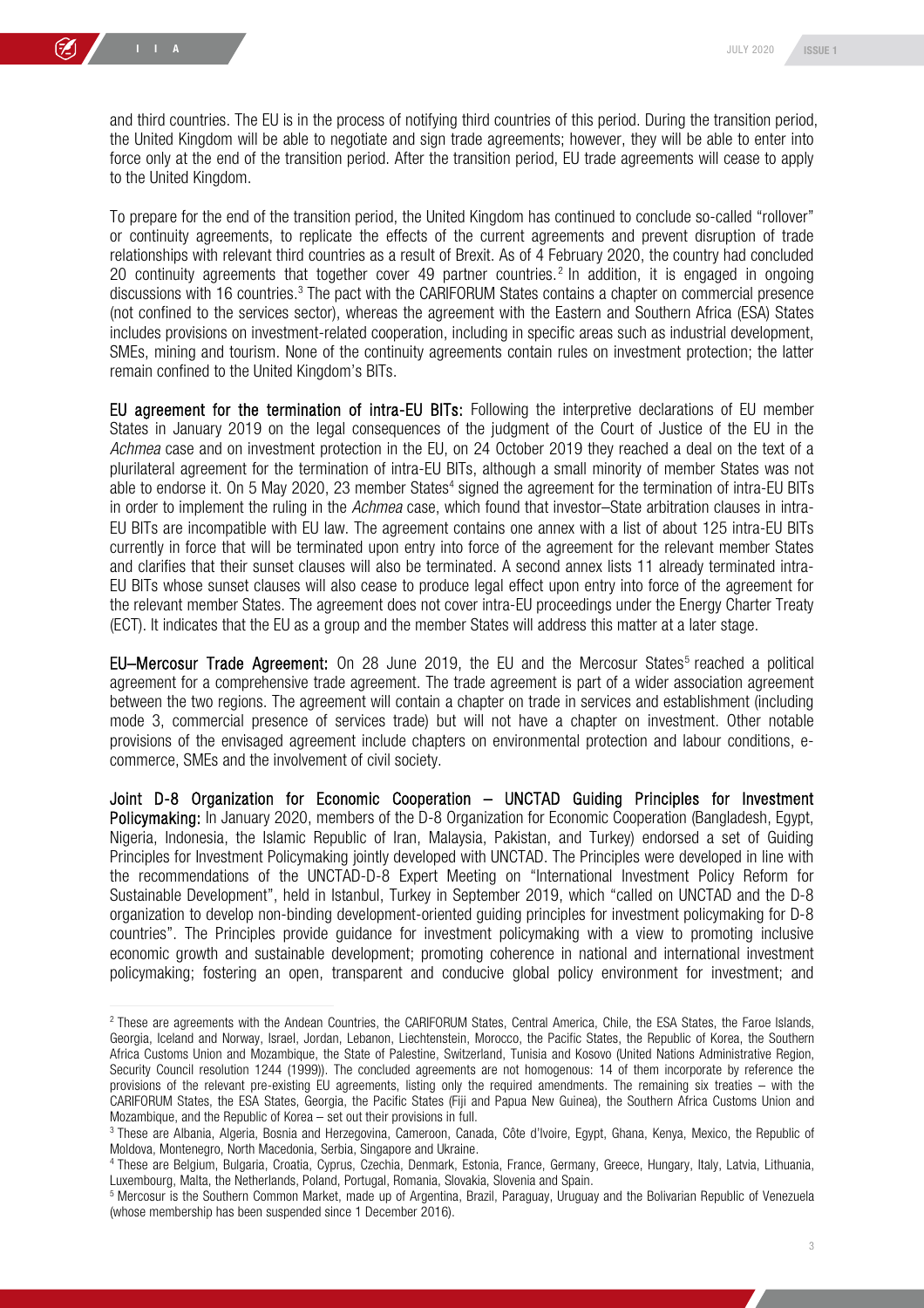aligning investment promotion and facilitation policies with sustainable development goals. A number of economies, economic groupings and regional organizations have adopted similar principles for investment policymaking to guide the development of national and international investment policies (box 1).

#### Box 1. Guiding Principles on Investment Policymaking

Several economies, economic groupings and regional organizations have adopted non-binding principles for investment policymaking aimed at guiding the development of national and international investment policies. The principles are typically informed by the Core Principles set out in UNCTAD's Investment Policy Framework for Sustainable Development (UNCTAD, 2015). Examples of guiding principles elaborated by countries and organizations in collaboration or jointly with UNCTAD include the following:

- *G20 Guiding Principles for Global Investment Policymaking.* In September 2016, G20 leaders endorsed the guiding principles of the Hangzhou Summit. Drawing on the UNCTAD Policy Framework, the G20 Principles constituted the first time that multilateral consensus on investment matters had been reached between a varied group of developed, developing and transition economies.
- *Joint African, Caribbean and Pacific Group of States (ACP) UNCTAD Guiding Principles for Investment Policymaking.* In June 2017, the ACP Committee of Ambassadors approved these principles, which were jointly developed by UNCTAD and the ACP Secretariat. The non-binding principles reflect ACP countries' specificities and priorities for investment policymaking, building on key ACP policy documents and the UNCTAD Policy Framework.
- *Joint D-8 Organization for Economic Cooperation UNCTAD Guiding Principles for Investment Policymaking.* In January 2020, country members of the D-8 endorsed a set of guiding principles developed in line with the recommendations of the UNCTAD–D-8 Expert Meeting in September 2019 and on the basis of existing key D-8 declarations.
- *Organization of Islamic Cooperation Guiding Principles for Investment Policymaking.* In 2018, high-level experts of the member States agreed on 10 principles in line with the OIC Action Programme (OIC-2025) and the UNCTAD Policy Framework.
- *Saudi Arabia Guiding Principles for Investment Policymaking.* In 2019, Saudi Arabia adopted a set of seven guiding principles elaborated in line with its Vision 2030 agenda and the UNCTAD Policy Framework.

*Source:* UNCTAD.

Modernization of the Energy Charter Treaty: On 6 November 2019, the highest decision-making body of the International Energy Charter, the Energy Charter Conference, adopted a decision on the procedural issues and timeline for negotiations for the modernization of the ECT. Some of the previously approved topics that will be addressed in the negotiations for modernization include the definition of investment, the right to regulate, the most-favoured-nation clause, the definition of indirect expropriation, sustainable development and corporate social responsibility. The Modernization Group of the Energy Charter Conference held its first meeting on 12 December 2019, in Brussels. Before the pandemic, this meeting was to be followed by negotiating sessions and a stocktaking meeting of the Conference in 2020.

Ratification of the United States–Mexico–Canada Agreement: In June 2019, the Mexican Senate approved the implementing legislation for the United States–Mexico– Canada Agreement (USMCA), making Mexico the first country to ratify the agreement. Following the approval of the USMCA, in December 2019, by the United States House of Representatives, on 29 January 2020 the agreement was signed into law by the President, marking the United States' effective ratification of the new agreement. Canada ratified the USMCA on 13 March 2020. The agreement is set to enter into force on 1 July 2020. Among the major changes brought about by the new agreement are the revised ISDS provisions, which limit the application of ISDS exclusively to investor–State disputes between the United States and Mexico and narrow the claims that investors can bring under that provision.

Regional Comprehensive Economic Partnership: The 3rd Regional Comprehensive Economic Partnership Summit was held in November 2019, in Bangkok, Thailand, bringing together the leaders of the 16 participating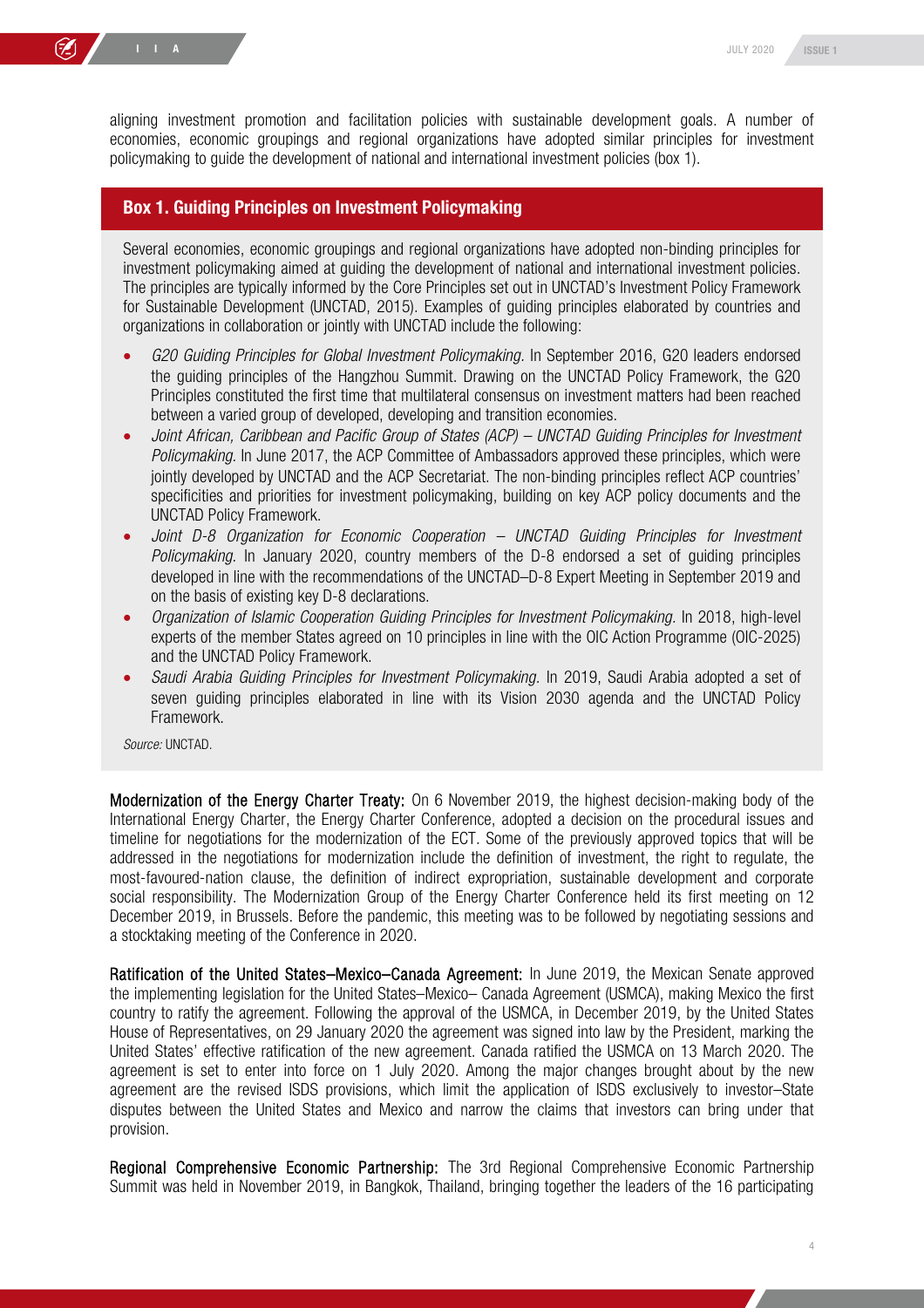countries<sup>6</sup> to review developments in the negotiations. Fifteen participating countries have concluded text-based negotiations. The proposed agreement will comprise 20 chapters, including one on investment. The latter will, reportedly, not provide for ISDS; instead, the participating countries agreed to address it in the future. India appears to have disengaged from the negotiations until a satisfactory resolution is found for significant outstanding issues. The other participating countries have reaffirmed their commitment to continue working with India on these issues. Before the outbreak of COVID-19, the agreement had been set to be finalized for signature by the participating countries in 2020.

#### c. Developments related to the COVID-19 pandemic

The COVID-19 pandemic is likely to have lasting effects on investment policymaking worldwide, including a reassessment by countries of the role of IIAs in national development. IIAs can come into play in relation to government measures in response to the pandemic and could create friction with existing IIA obligations (box 2).

All governments will face the common challenge of how best to make use of investment policies in bringing their economies back onto a sustainable development path. It is also expected that the post-pandemic period will witness an acceleration of countries' efforts to reform their IIAs to ensure their right to regulate in the public interest, while maintaining effective levels of investment protection.

#### Box 2. COVID-19 pandemic: Government responses could create friction with existing IIA **obligations**

Policy responses taken by governments to address the pandemic and its economic fallout could create friction with existing IIA obligations. Governments worldwide have adopted measures to contain the spread of the COVID-19 pandemic, including travel restrictions, border closures, mandatory quarantine and lockdowns. Various other *–* investment-related *–* measures have been undertaken to tackle the devastating economic and social effects of the pandemic (e.g. mandatory production; export bans; financial or fiscal support to domestic suppliers, such as SMEs; reinforcement of FDI screening in COVID-19 relevant industries; acquisition of equity in companies, including nationalization).

As these measures also affect the operations of foreign investors, some of them could, depending on the way they are implemented, expose governments to arbitration proceedings initiated by foreign investors under IIAs and/or investor–State contracts.

Concerns have been expressed that there could be a surge of ISDS cases with respect to COVID-related measures.<sup>a</sup> In May 2020, the Columbia Center on Sustainable Investment published a call for an immediate and complete moratorium on all investor-State arbitration claims by foreign investors against governments using IIAs until the end of the pandemic, as well as a permanent restriction on all arbitration claims related to government measures targeting health, economic and social dimensions of the pandemic and its effects.<sup>b</sup>

This highlights the need to safeguard sufficient regulatory space in IIAs to protect public health and to minimize the risk of investor–State dispute settlement (ISDS) proceedings, while protecting and promoting international investment for development. In its *Special Investment Policy Monitor* dedicated to the COVID-19 pandemic, UNCTAD has highlighted the most relevant IIA provisions in the context of the pandemic and made recommendations to shield State measures from a finding of a treaty violation in line with UNCTAD's Investment Policy Framework for Sustainable Development (2015) and UNCTAD's Reform Package for the International Investment Regime (2018). To support reform efforts, UNCTAD will launch its IIA Reform Accelerator later this year.

*Source:* UNCTAD, based on UNCTAD (2020) and *WIR20*.

<sup>a</sup> Bernasconi-Osterwalder, N., Brewin, S., and Maina, N. "Protecting Against Investor–State Claims Amidst COVID 19: A call to action for governments", IISD Commentary, https://www.iisd.org/sites/default/files/publications/investor-state-claims-covid-19.pdf

b The full text is available at http://ccsi.columbia.edu/2020/05/05/isds-moratorium-during-covid-19

<sup>6</sup> These are Australia, Brunei Darussalam, Cambodia, China, India, Indonesia, Japan, the Republic of Korea, the Lao People's Democratic Republic, Malaysia, Myanmar, New Zealand, the Philippines, Singapore, Thailand and Viet Nam.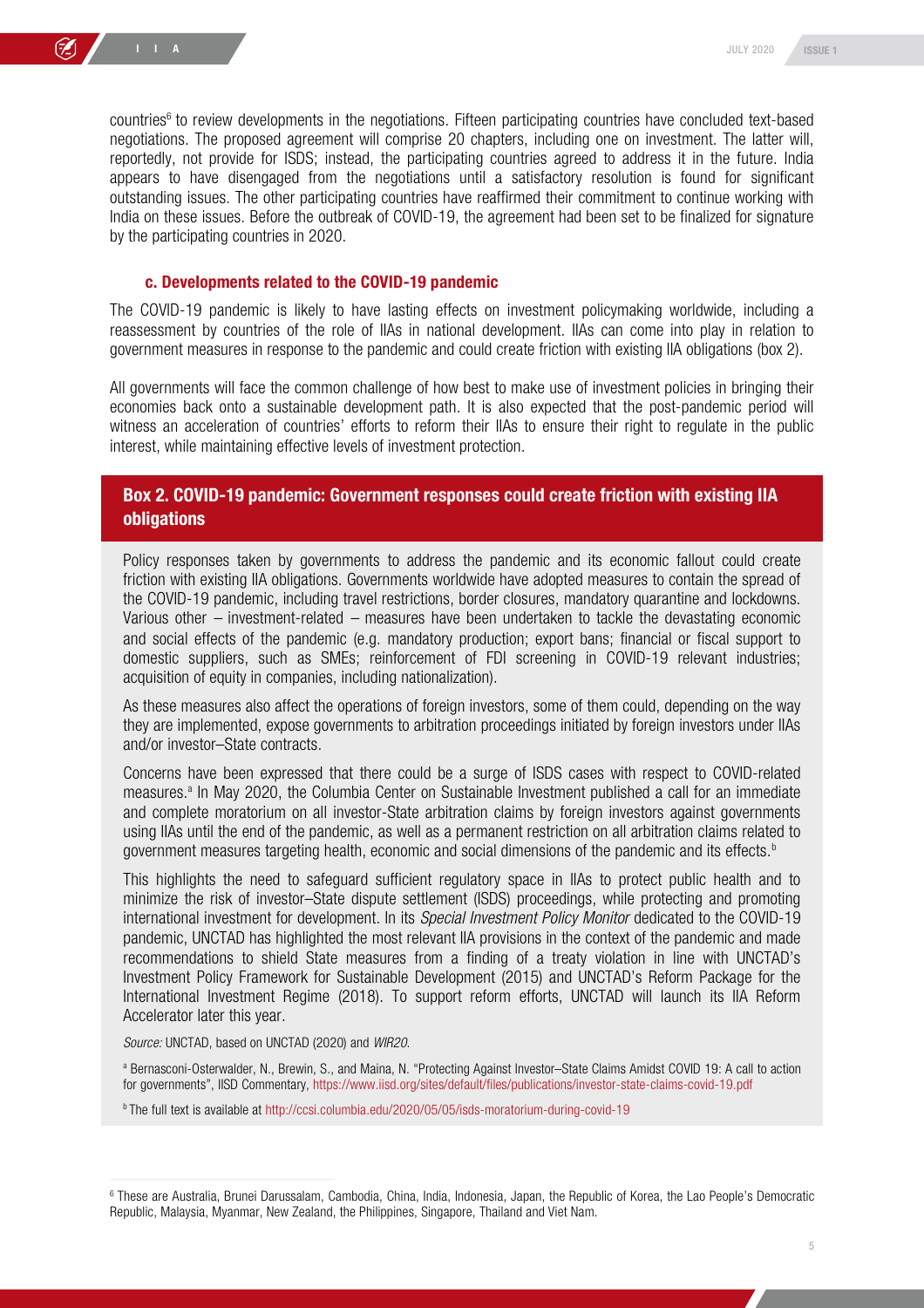#### 2. Taking stock of IIA reform

Through its policy recommendations compiled in the Investment Policy Framework for Sustainable Development (*WIR12,* updated in 2015) and in the Road Map for IIA Reform (*WIR15*), subsequently included in the comprehensive, consolidated Reform Package for the International Investment Regime (UNCTAD, 2018), UNCTAD identified five action areas: safeguarding the right to regulate, while providing protection; reforming investment dispute settlement; promoting and facilitating investment; ensuring responsible investment; and enhancing systemic consistency. This section reviews the extent to which recent treaties use reform features in their substantive and procedural clauses.

#### a. Treaties concluded in 2019: key features of substantive clauses

IIAs concluded in 2019 continued to feature heavily reform-oriented clauses: nearly all new IIAs with texts available (annex table 1) – that is, 14 of 15 – contain at least seven reform features; 12 of 15 contain at least eight reform features; and ten of 15 include at least nine reform features. The preservation of States' regulatory space remains the most predominant area of reform; other areas that continued to be the subject of heightened reform include investment dispute settlement and sustainable development. Investment promotion and/or facilitation is another area that saw increased attention.

*Preservation of regulatory space.* Elements aimed at safeguarding States' policy space continued to abound in IIAs concluded in 2019. Of the 15 treaties reviewed, nine include general exceptions (e.g. for the protection of human health or the conservation of exhaustible natural resources); 12 incorporate limitations to the treaty scope (e.g. by excluding certain types of assets from the definition of investment); 14 circumscribe the FET obligation and clarify or omit indirect expropriation; and all 15 provide for detailed exceptions from the free-transfer-offunds obligation. In addition, provisions with the potential to increase the exposure of States to arbitration claims (such as umbrella clauses) are omitted in 13 IIAs.

*Sustainable development orientation.* Provisions relating to the promotion of sustainable development permeate the 15 IIAs concluded in 2019 for which texts are available. Eleven of them make reference to the protection of health and safety, labour rights, and environment or sustainable development, while nine provide for general exceptions. More than half (eight) include provisions for the promotion of corporate and social responsibility, and only four explicitly recognize that parties should not relax health, safety or environmental standards to attract investment. As observed in recent years, the inclusion of specific proactive provisions on investment promotion and/or facilitation continues to rise, with 12 of the agreements in 2019 featuring such provisions.

*Investment dispute settlement.* Fourteen of the 15 IIAs concluded in 2019 feature at least one type of limitation to ISDS, and at least three omit ISDS (see next subsection).

A few provisions found in some of the IIAs or treaty models concluded in 2019 are worth mentioning for their innovative features:

- Specifying that a required economic contribution to the host State economy itself not an unusual practice in the definition of investment – be made towards sustainable development and providing indicators for measuring such a contribution (Morocco model BIT).
- Clarifying in the national treatment and most-favoured-nation provisions that one of the elements to take into consideration when determining the existence of like circumstances is whether a treatment distinguishes between investors or investments on the basis of legitimate public welfare objectives (Australia–Indonesia CEPA, Brazil– United Arab Emirates BIT).
- Clarifying that measures undertaken for the protection of a State's essential security interests, whether before or after the commencement of arbitral proceedings, shall be non-justiciable (India–Kyrgyzstan BIT).
- Allowing for the termination of the treaty at any time after its entry into force, subject to survival clauses where applicable (Australia–Hong Kong, China Investment Agreement, Australia–Indonesia CEPA, Brazil– Ecuador BIT, Brazil–United Arab Emirates BIT, EU–Viet Nam Investment Protection Agreement, India– Kyrgyzstan BIT).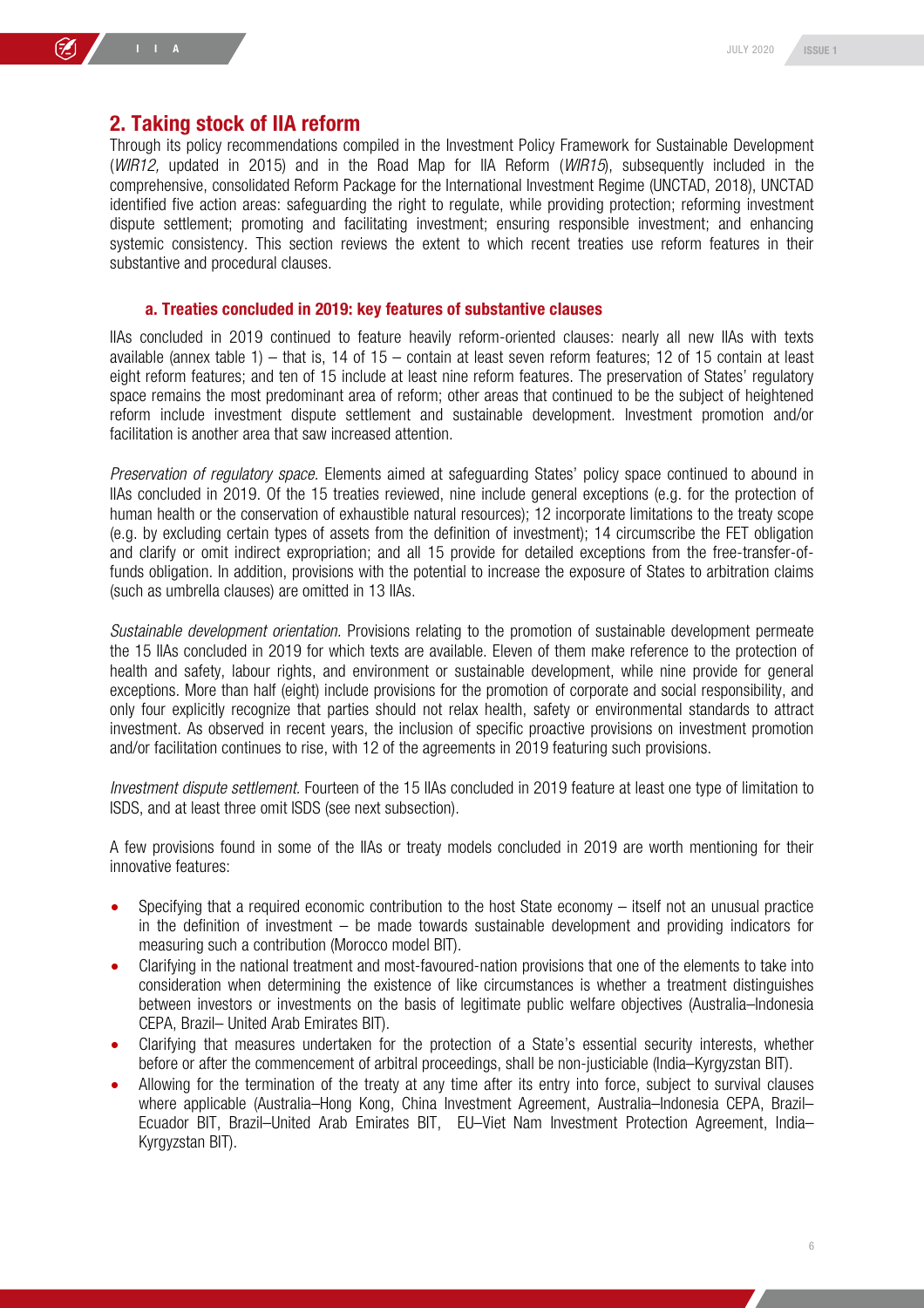Other novel provisions can be found in the 2020 Brazil–India BIT (e.g. allowing the parties to adopt or maintain affirmative action measures towards vulnerable groups, prohibiting the parties from subjecting investments to measures that constitute targeted discrimination based on race, gender or religious beliefs).

Since 2012, over 75 countries and regional economic integration organisations benefited from UNCTAD's support for the development of new model BITs and IIA reviews. To further support and accelerate IIA reform, UNCTAD will launch its IIA Reform Accelerator later in 2020. The Accelerator will provide a concrete policy tool with actionable recommendations to assist economies in reforming their IIA regimes in line with sustainable development objectives.

#### b. Treaties concluded in 2019: ISDS reform approaches

In *WIR19*, UNCTAD identified the principal approaches to ISDS emerging from recent IIAs. Countries continued implementing four ISDS reform approaches in IIAs signed in 2019 (annex table 2):

*(i) No ISDS:* The treaty does not entitle investors to refer their disputes with the host State to international arbitration (either ISDS is not covered at all or it is subject to the State's right to give or withhold arbitration consent for each specific dispute, in the form of the so-called "case-by-case consent") (three IIAs entirely omit ISDS).

*(ii) Standing ISDS tribunal:* The system of ad hoc investor–State arbitration and party appointments is replaced with a standing court-like tribunal (including an appellate level), with members appointed by contracting parties for a fixed term (one IIA).

*(iii) Limited ISDS:* Approaches may involve a requirement to exhaust local judicial remedies (or to litigate in local courts for a prolonged period) before turning to arbitration, the narrowing of the scope of ISDS subject matter (e.g. limiting treaty provisions that are subject to ISDS, excluding policy areas from the ISDS scope) and/or the setting of a time limit for submitting ISDS claims (11 IIAs).

*(iv) Improved ISDS procedures:* The treaty preserves the system of investor–State arbitration but with certain important modifications. Among other goals, such modifications may aim at increasing State control over the proceedings, opening proceedings to the public and third parties, enhancing the suitability and impartiality of arbitrators, improving the efficiency of proceedings, or limiting the remedial powers of ISDS tribunals (nine IIAs).

For 2019, the most frequently used approaches were "limited ISDS" and "improved ISDS procedures", often in combination.

Some of the reform approaches have more far-reaching implications than others. The extent of reform engagement within each approach can also vary (significantly) from treaty to treaty. For example, "limited ISDS" covers a very broad array of options, which may range from a treaty that requires exhaustion of local remedies to a treaty that sets a three-year time limit for submitting claims.

Fourteen of the 15 IIAs reviewed for 2019 contain at least one ISDS reform element, and many contain several (annex table 2). One of the 15 IIAs reviewed contains no ISDS reform elements. The unreformed ISDS mechanism, which preserves the basic ISDS design typically used in old-generation IIAs, is characterized by broad scope and lack of procedural improvements.

Most of the ISDS reform elements in recent IIAs (table III.6) resonate with the options identified by UNCTAD in the Investment Policy Framework for Sustainable Development (*WIR12*, updated in 2015) and in the Road Map for IIA Reform (*WIR15*), subsequently included in UNCTAD's comprehensive, consolidated Reform Package for the International Investment Regime (UNCTAD, 2018).

In addition, IIAs signed in 2019 include several innovative ISDS reform features that have rarely been encountered in earlier IIAs and/or that break new ground: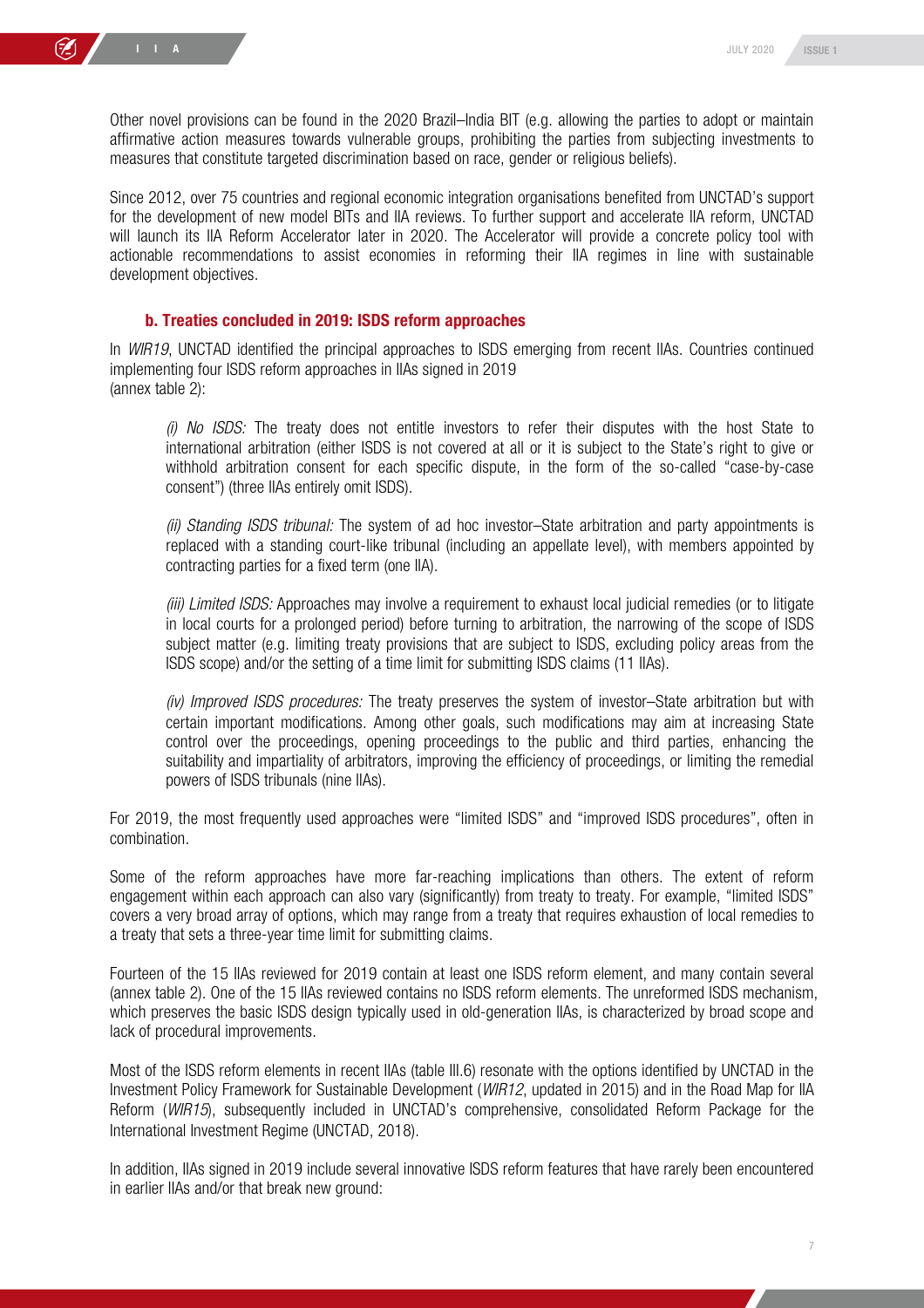- Excluding ISDS claims in relation to public health measures (Australia–Indonesia CEPA)
- Granting the respondent State the possibility to request mandatory conciliation before the investor can proceed to arbitration (Australia–Indonesia CEPA)
- Excluding jurisdiction over claims where the investment was acquired by an entity for the main purpose of submitting a claim, known as time-sensitive restructuring (EU–Viet Nam Investment Protection Agreement)

Alongside ISDS-specific reform elements, many IIAs reviewed also include important modifications to other treaty components that have implications for ISDS reform (e.g. refined treaty scope, clarified substantive provisions and added exceptions). ISDS reform is also being pursued at the regional, cross-regional and multilateral levels (at the United Nations Commission on International Trade Law and ICSID, among other institutions).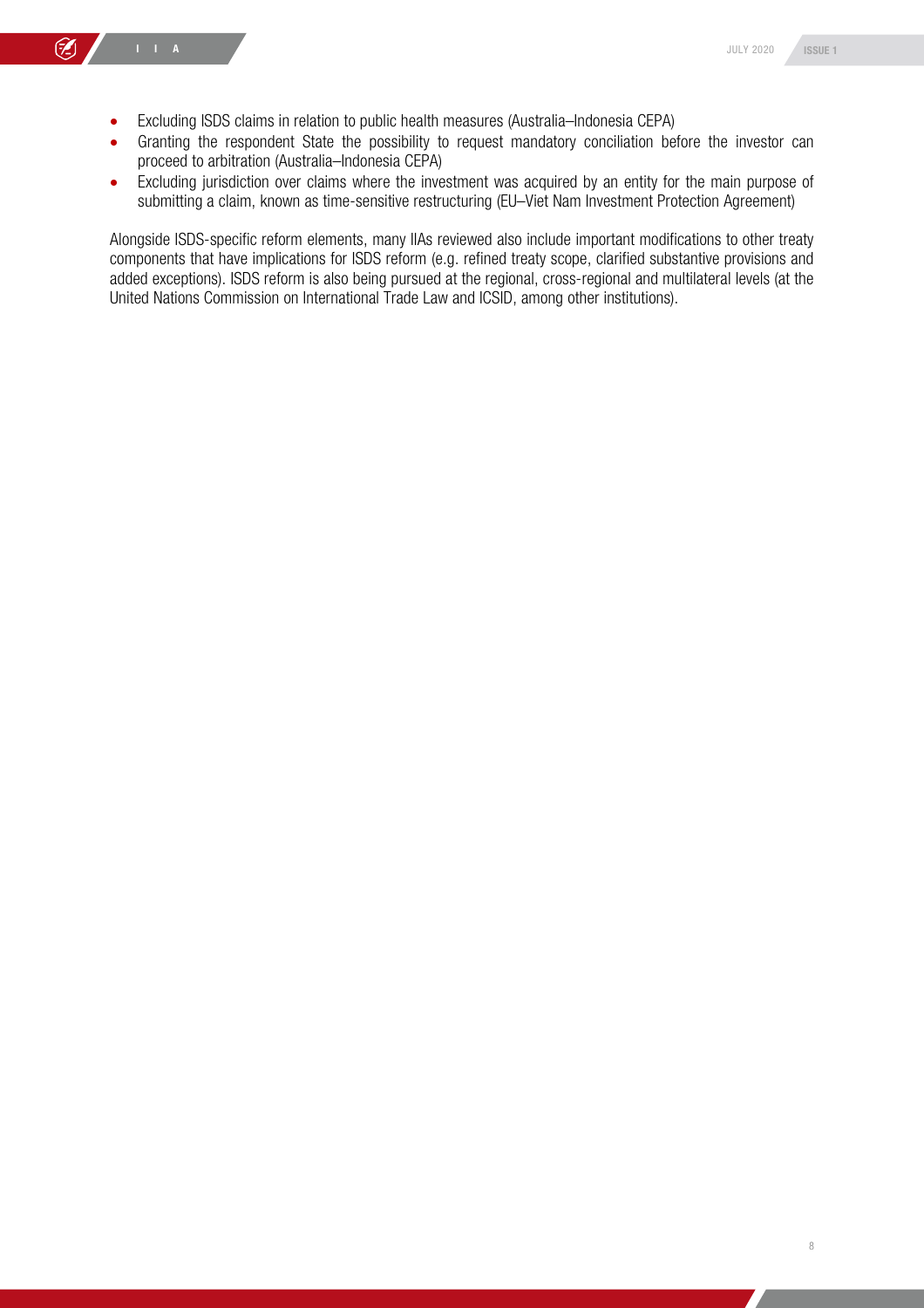

#### Annex table 1. Reform–oriented provisions in IIAs concluded in 2019

#### Selected aspects of IIAs

- 1 References to the protection of health and safety, labour rights, environment or sustainable development in the treaty preamble
- 2 Refined definition of investment (e.g. reference to characteristics of investment; exclusion of portfolio investment, sovereign debt obligations or claims to money arising solely from commercial contracts)
- 3 Circumscribed FET (in accordance with customary international law, equated to the minimum standard of treatment of aliens under customary international law or clarified with a list of State obligations), or FET omitted
- 4 Clarification of what does and does not constitute an indirect expropriation, or indirect expropriation omitted
- 5 Detailed exceptions from the free-transfer-of-funds obligation, including for balance-of-payments difficulties and/or enforcement of national laws

The scope and depth of commitments in each provision varies from one IIA to another.

- 6 Omission of the so-called "umbrella" clause
- 7 General exceptions, e.g. for the protection of human, animal or plant life or health; or the conservation of exhaustible natural resources
- 8 Explicit recognition in the treaty text that parties should not relax health, safety or environmental standards to attract investment
- 9 Promotion of corporate and social responsibility standards by incorporating a separate provision into the IIA or as a general reference in the treaty preamble
- 10 Limiting access to ISDS (e.g. limiting treaty provisions subject to ISDS, excluding policy areas from ISDS, limiting time period to submit claims, omitting the ISDS mechanism)
- 11 Specific proactive provisions on investment promotion and/or facilitation (e.g. facilitating the entry and sojourn of personnel, furthering transparency of relevant laws and regulations, enhancing exchange of information on investment opportunities)

*Source:* UNCTAD.

*Note:* On the basis of 15 IIAs concluded in 2019 for which texts are available, not including "framework agreements" that lack substantive investment provisions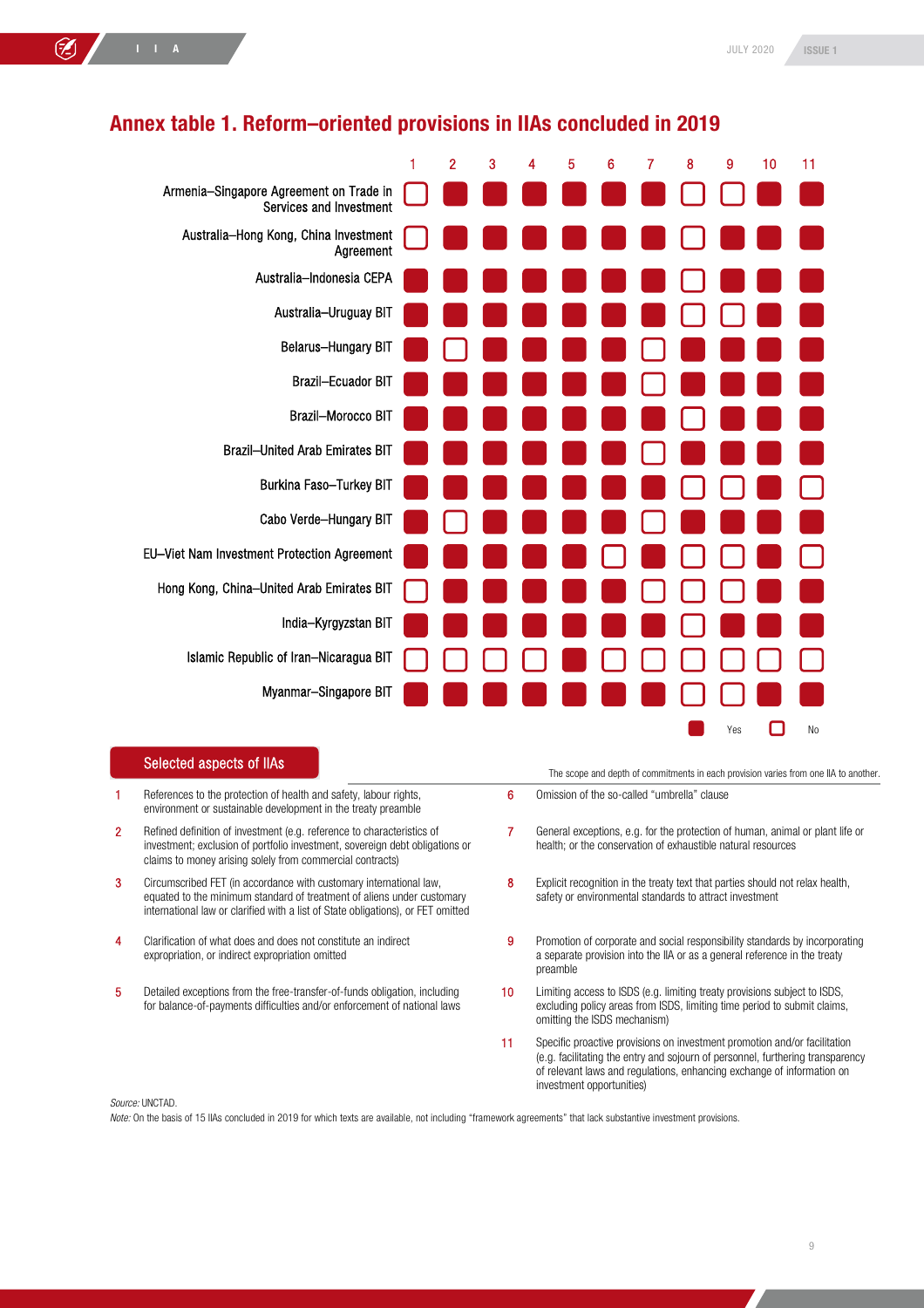|              |                                                                                                                                                                                                  | 1 | 2                                  | 3                                                                                                                                                                                       | 4   | 5 | 6  | 7 | 8                                                                            | 9 | 10 |  |  |
|--------------|--------------------------------------------------------------------------------------------------------------------------------------------------------------------------------------------------|---|------------------------------------|-----------------------------------------------------------------------------------------------------------------------------------------------------------------------------------------|-----|---|----|---|------------------------------------------------------------------------------|---|----|--|--|
|              | Armenia-Singapore Agreement on Trade in Services and<br>Investment                                                                                                                               |   |                                    |                                                                                                                                                                                         |     |   |    |   |                                                                              |   |    |  |  |
|              | Australia-Hong Kong, China Investment Agreement                                                                                                                                                  |   |                                    |                                                                                                                                                                                         |     |   |    |   |                                                                              |   |    |  |  |
|              | Australia-Indonesia CEPA                                                                                                                                                                         |   |                                    |                                                                                                                                                                                         |     |   |    |   |                                                                              |   |    |  |  |
|              | Australia-Uruguay BIT                                                                                                                                                                            |   |                                    |                                                                                                                                                                                         |     |   |    |   |                                                                              |   |    |  |  |
|              | <b>Belarus-Hungary BIT</b>                                                                                                                                                                       |   |                                    |                                                                                                                                                                                         |     |   |    |   |                                                                              |   |    |  |  |
|              | <b>Brazil-Ecuador BIT</b>                                                                                                                                                                        |   |                                    |                                                                                                                                                                                         |     |   |    |   |                                                                              |   |    |  |  |
|              | <b>Brazil-Morocco BIT</b>                                                                                                                                                                        |   |                                    |                                                                                                                                                                                         |     |   |    |   |                                                                              |   |    |  |  |
|              | <b>Brazil-United Arab Emirates BIT</b>                                                                                                                                                           |   |                                    |                                                                                                                                                                                         |     |   |    |   |                                                                              |   |    |  |  |
|              | Burkina Faso-Turkey BIT                                                                                                                                                                          |   |                                    |                                                                                                                                                                                         |     |   |    |   |                                                                              |   |    |  |  |
|              | Cabo Verde-Hungary BIT                                                                                                                                                                           |   |                                    |                                                                                                                                                                                         |     |   |    |   |                                                                              |   |    |  |  |
|              | EU-Viet Nam Investment Protection Agreement                                                                                                                                                      |   |                                    |                                                                                                                                                                                         |     |   |    |   |                                                                              |   |    |  |  |
|              | Hong Kong, China-United Arab Emirates BIT                                                                                                                                                        |   |                                    |                                                                                                                                                                                         |     |   |    |   |                                                                              |   |    |  |  |
|              | India-Kyrgyzstan BIT                                                                                                                                                                             |   |                                    |                                                                                                                                                                                         |     |   |    |   |                                                                              |   |    |  |  |
|              | Islamic Republic of Iran-Nicaragua BIT                                                                                                                                                           |   |                                    |                                                                                                                                                                                         |     |   |    |   |                                                                              |   |    |  |  |
|              | Myanmar-Singapore BIT                                                                                                                                                                            |   |                                    |                                                                                                                                                                                         |     |   |    |   |                                                                              |   |    |  |  |
|              |                                                                                                                                                                                                  |   |                                    |                                                                                                                                                                                         | Yes |   | No |   | Not applicable                                                               |   |    |  |  |
|              |                                                                                                                                                                                                  |   |                                    |                                                                                                                                                                                         |     |   |    |   |                                                                              |   |    |  |  |
|              | Selected aspects of IIAs<br>The scope and depth of commitments in each provision varies from one IIA to another.                                                                                 |   |                                    |                                                                                                                                                                                         |     |   |    |   |                                                                              |   |    |  |  |
|              | I. No ISDS                                                                                                                                                                                       |   |                                    | IV. Improved ISDS procedures                                                                                                                                                            |     |   |    |   |                                                                              |   |    |  |  |
| 1            | Omitting ISDS (e.g. in favour of domestic courts and/or State–State dispute<br>settlement)                                                                                                       |   | 6                                  | Enhancing the State role in ISDS: binding joint interpretations, renvoi for joint<br>determination, non-disputing party participation, review of draft arbitral                         |     |   |    |   |                                                                              |   |    |  |  |
|              | II. Standing ISDS tribunal                                                                                                                                                                       |   | award, submission of counterclaims |                                                                                                                                                                                         |     |   |    |   |                                                                              |   |    |  |  |
| $\mathbf{2}$ | Replacing the system of ad hoc arbitrations and party-appointed arbitrators<br>with a standing court-like tribunal (including an appellate level) consisting of<br>adjudicators with fixed terms |   | 7                                  | Enhancing the suitability and impartiality of arbitrators or adjudicators: rules<br>on qualifications, code of conduct, rules on conflicts of interest; "double<br>hatting" prohibition |     |   |    |   |                                                                              |   |    |  |  |
|              | <b>III. Limited ISDS</b>                                                                                                                                                                         |   | 8                                  |                                                                                                                                                                                         |     |   |    |   | Enhancing the efficiency of dispute settlement: early dismissal of frivolous |   |    |  |  |
| 3            | Requiring investors to pursue local remedies (for 18 months or more) or to<br>exhaust local remedies before turning to arbitration                                                               |   |                                    | claims, consolidation of claims, time limit on maximum duration of<br>proceedings, voluntary alternative dispute resolution procedures                                                  |     |   |    |   |                                                                              |   |    |  |  |

### Annex table 2. ISDS reform elements in IIAs concluded in 2019

- **4** Limiting treaty provisions subject to ISDS and/or excluding certain policy 9 Opening ISDS proceedings to the public and third parties: transparency rules, amicus curiae participation
- 5 Setting a time limit for submitting ISDS claims (limitations period) **10** Limiting remedial powers of tribunals: legal remedies, types of damages

*Source:* UNCTAD.

areas from ISDS

*Note:* On the basis of 15 IIAs concluded in 2019 for which texts are available, not including "framework agreements" that lack substantive investment provisions.